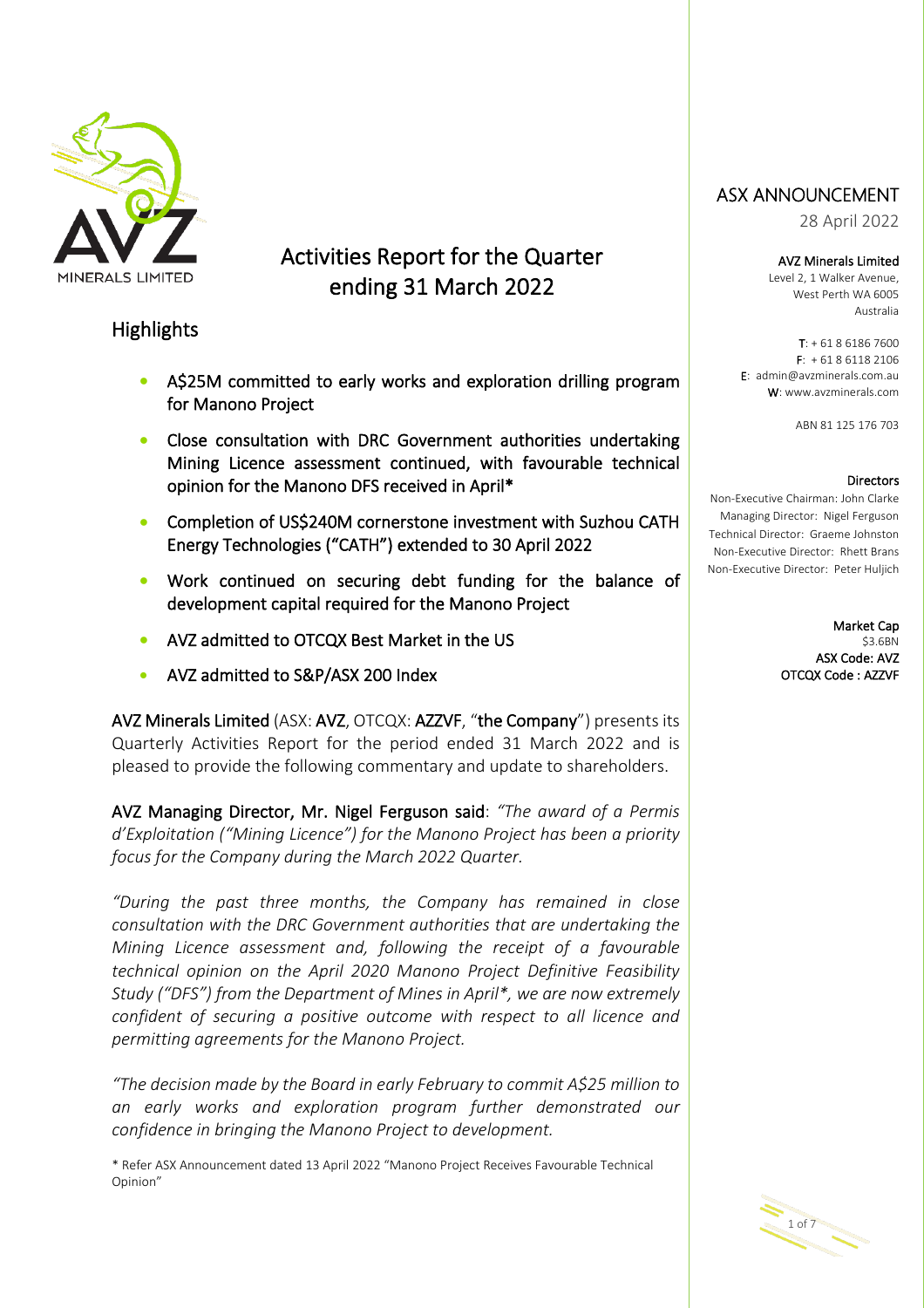*"Undertaking this early works program in the second half of FY22 will assist the Company to maintain our development timetable for the Manono Project.*

*"The Company is also pleased to have significantly increased its investor exposure across the United States and Australian markets – having been admitted to the OTCQX Best Market in January and to the S&P/ASX 200 Index in late March.*

*"AVZ's admission to the OTCQX Best Market will enhance the visibility and accessibility of the Company to US investors, allowing the Company to grow its North American shareholder base.* 

*"AVZ's admission to the S&P/ASX 200 Index recognised growing investor appetite and confidence in the Company and also in the DRC being a reputable jurisdiction that can host the sustainable development of battery minerals projects, like Manono."*

## A\$25M committed to early works & exploration program

In early February 2022, AVZ announced it had committed to invest A\$25 million to advance its drilling program on the Roche Dure deposit and early works program for the Manono Project, using funds received from its recent A\$75 million capital raising in December 2021\*.

The A\$25 million investment is aimed at maintaining the Manono Project development schedule, as well as funding an extension drilling program at Roche Dure, which has the potential to significantly expand the previously reported 2012 JORC Mineral Resource and Ore Reserves.

The early works program – comprising approximately A\$19 million – is allocated to:

- Upgrading existing roads and bridges to assist with the transport of equipment to and from site;
- Purchasing critical mobile equipment required for the initial Manono Project development;
- Progressing camp construction and entering key service contracts; and
- Progressing various technical studies with respect to metallurgical testwork, downstream processing and infrastructure projects.

The remaining A\$6 million is for additional resource drilling at Roche Dure.

\*Refer ASX Announcement dated 10 February 2022 "Board approved early works and exploration budget"

## Permis d'Exploitation ("Mining Licence") for the Manono Project

During the quarter, the Company continued to have close consultation with the DRC Government authorities that are undertaking the Mining Licence assessment. Following the receipt of a favourable technical opinion from the Department of Mines in April 2022, AVZ is now highly confident of delivering a favourable outcome for all stakeholders.

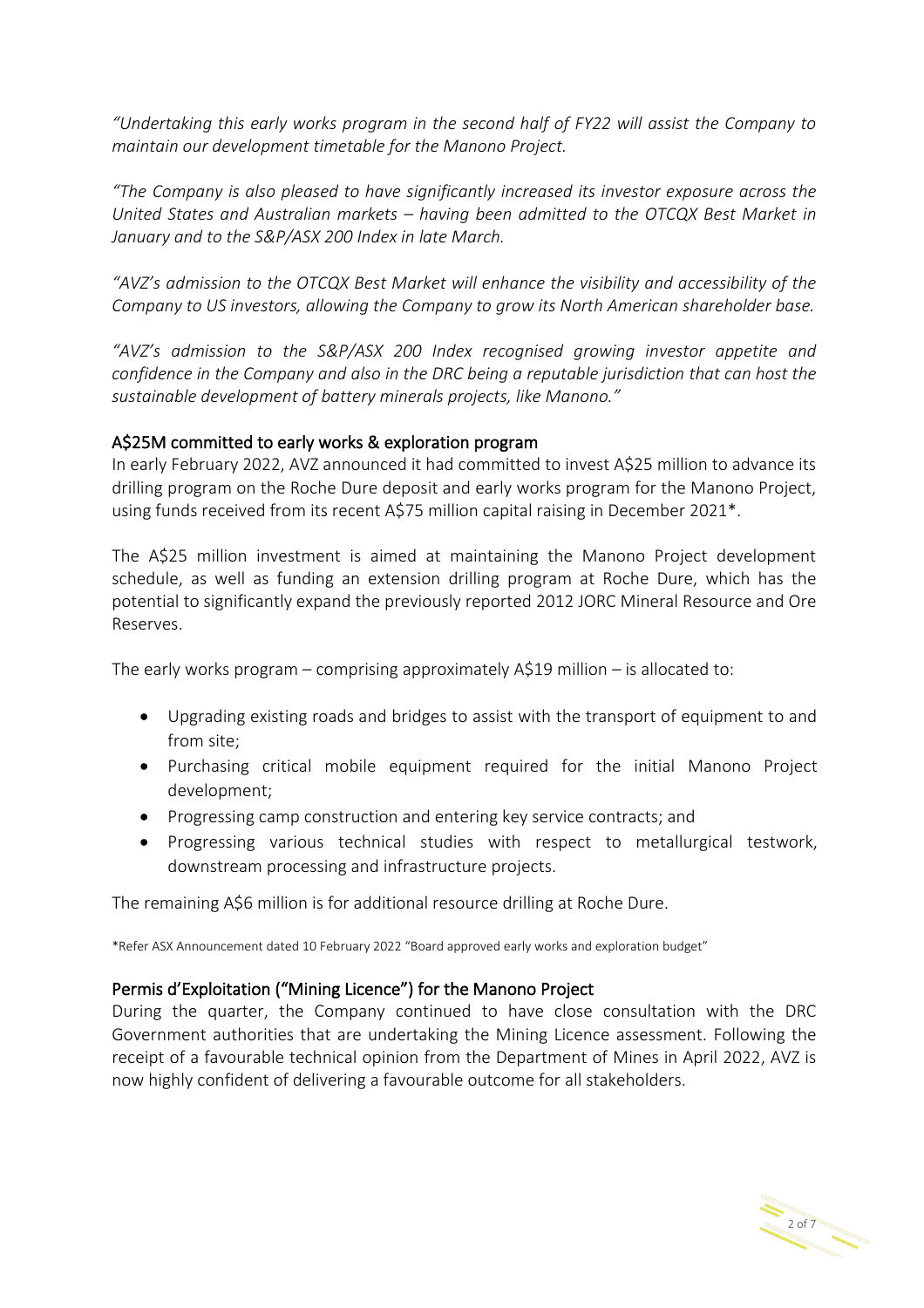## Completion of US\$240M cornerstone investment with CATH extended to 30 April 2022

In late September 2021, AVZ announced its wholly owned subsidiary, AVZ International Pty Ltd ("AVZI") had entered into a Transaction Implementation Agreement ("TIA") with Suzhou CATH Entergy Technologies (CATH) to develop the Manono Project\*.

Under the TIA, CATH has agreed to pay US\$240 million cash for a 24% equity interest in the Manono Project, as well as their pro rata portion of project development capital.

On 30 November 2021, the Company confirmed that the Condition Precedent requiring CATH to obtain outbound direct investment (ODI) approvals/filings from the relevant PRC authorities had been satisfied. It also confirmed both parties had agreed to a three-month extension – to 28 February 2022 – by which the remaining conditions precedent must be satisfied or waived to effect the transaction.

On 16 February 2022, the Company confirmed the parties had agreed to waive the following conditions precedent:

- the Mining Licence for the Manono Project being granted to Dathcom Mining SA ("Dathcom");
- the entry by Dathcom and the DRC Government into the Collaboration Development Agreements; and –
- Dathcom Board and shareholders making a final investment decision and approving the transaction.

On 1 April 2022, the Company confirmed the parties to the TIA had agreed to amend the end date for completion of the proposed transaction to 30 April 2022\*\*.

\* Refer ASX Announcement dated 27 September 2021 "Cornerstone investor secured for development of Manono Lithium and Tin Project"

\*\* Refer ASX Announcement dated 1 April 2022 "Extension of End Date to CATH Transaction Agreement"

## Project Funding Arrangements

Approximately 90% of Project development capital funding required per the April 2020 DFS\* will be secured on close of the CATH discussed above, which, together with the award of the Mining Licence and the release of a Manono Project Bankable Feasibility Study ("BFS"), will trigger a Final Investment Decision ("FID") on the Project.

Management continues to work towards the appointment of a Mandated Lead Arranger ("MLA") to lead a syndicated debt funding facility for the balance of Project capital required. Key conditions precedent for securing the debt funding are the award of the Mining Licence and the release of the Manono BFS.

\* Refer ASX Announcement dated 21 April 2020 "AVZ Delivers Highly Positive Definitive Feasibility Study for Manono Lithium and Tin Project"

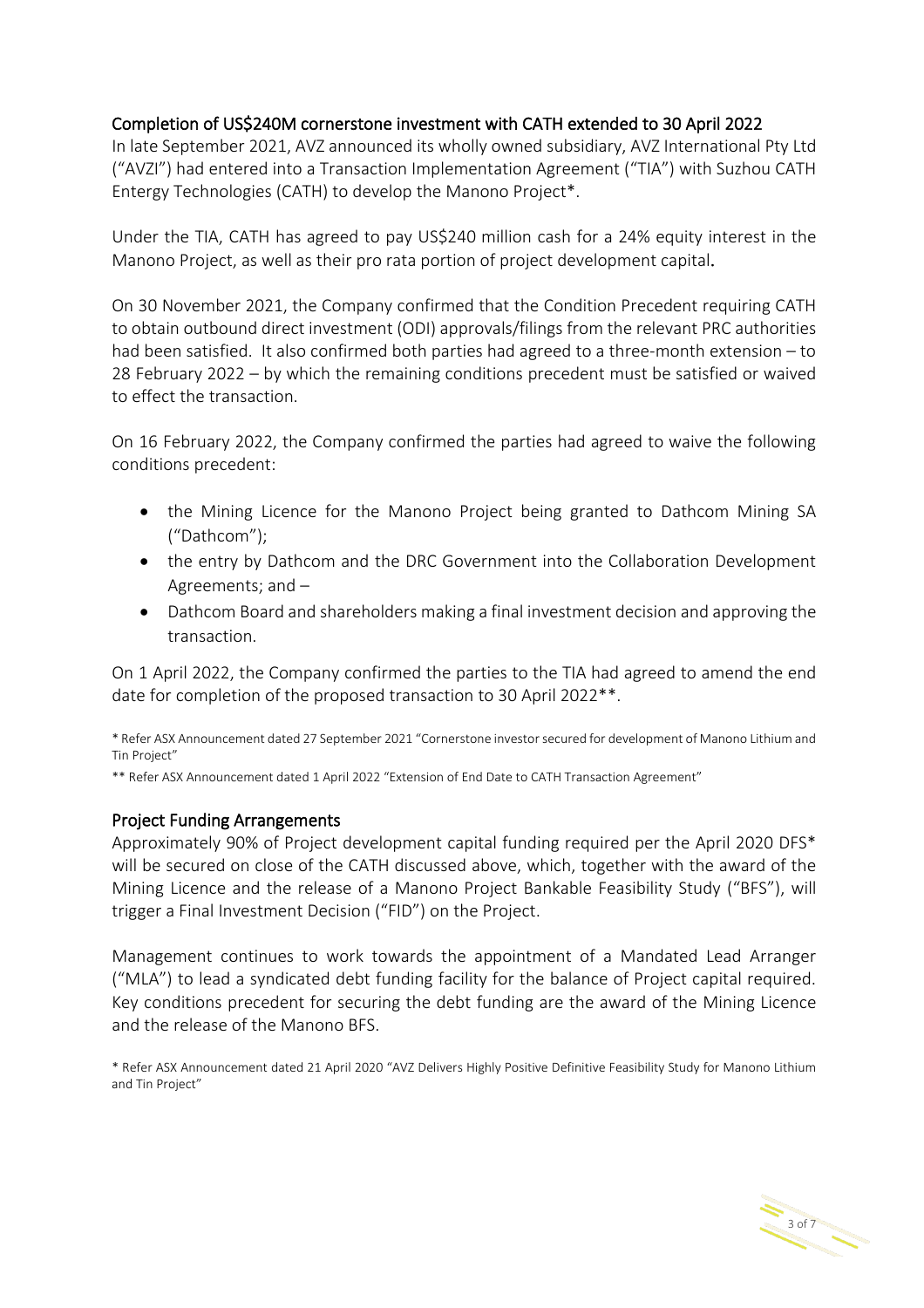## AVZ admitted to OTCQX Best Market

In January 2022, AVZ was admitted to the OTCQX Best Market, thereby enhancing the Company's market visibility with its North American shareholder base.

The OTCQX Best Market is the highest market tier of OTC Markets on which some 11,000 US and global securities trade. Eligible companies must meet high financial standards, follow best practice corporate governance, demonstrate compliance with US securities laws, be current in their disclosure and have a professional third-party sponsor.

Rimon Law acted as the Company's OTCQX sponsor.

AVZ's admission to the OTCQX Best Market is aimed at enhancing the visibility and accessibility of the Company to US investors, thereby allowing the Company to efficiently grow its North American shareholder base.

## AVZ admitted to S&P/ASX 200 Index

In March 2022, the Company was admitted to the S&P/ASX 200 Index as a result of the S&P Dow Jones Indices March 2022 quarterly review.

The inclusion of AVZ in the S&P/ASX 200 Index from 21 March 2022, followed the continued progress made to develop its world-class tier 1 Manono Project in the Democratic Republic of the Congo ("DRC").

## Corporate

The Company closed the March 2022 Quarter with a cash balance of A\$70.57 million.

Cash for the March 2022 Quarter was primarily used to fund the project development activities of the AVZ corporate and technical team in Perth and the Dathcom corporate and technical team in the DRC, including:

- A\$1.43 million for payroll, administration and corporate costs (including an amount of A\$0.271 million paid to directors in relation to employment and consultancy service agreements); and -
- A\$2.86 million was capitalised as exploration and evaluation costs to the Manono Project.

On 13 January 2022, a total of 10,440,000 fully paid shares were issued following the vesting of Performance Rights.

As of 31 March 2022, the Company's securities on issue were as follows:

| <b>Quoted Securities</b>              | <b>Number</b> |
|---------------------------------------|---------------|
| Ordinary Fully Paid                   | 3,452,063,080 |
| <b>Unquoted Securities</b>            | <b>Number</b> |
| 6 cents Options expiring 8 April 2022 | 76,666,668    |
| Performance Rights                    | 70,174,600    |

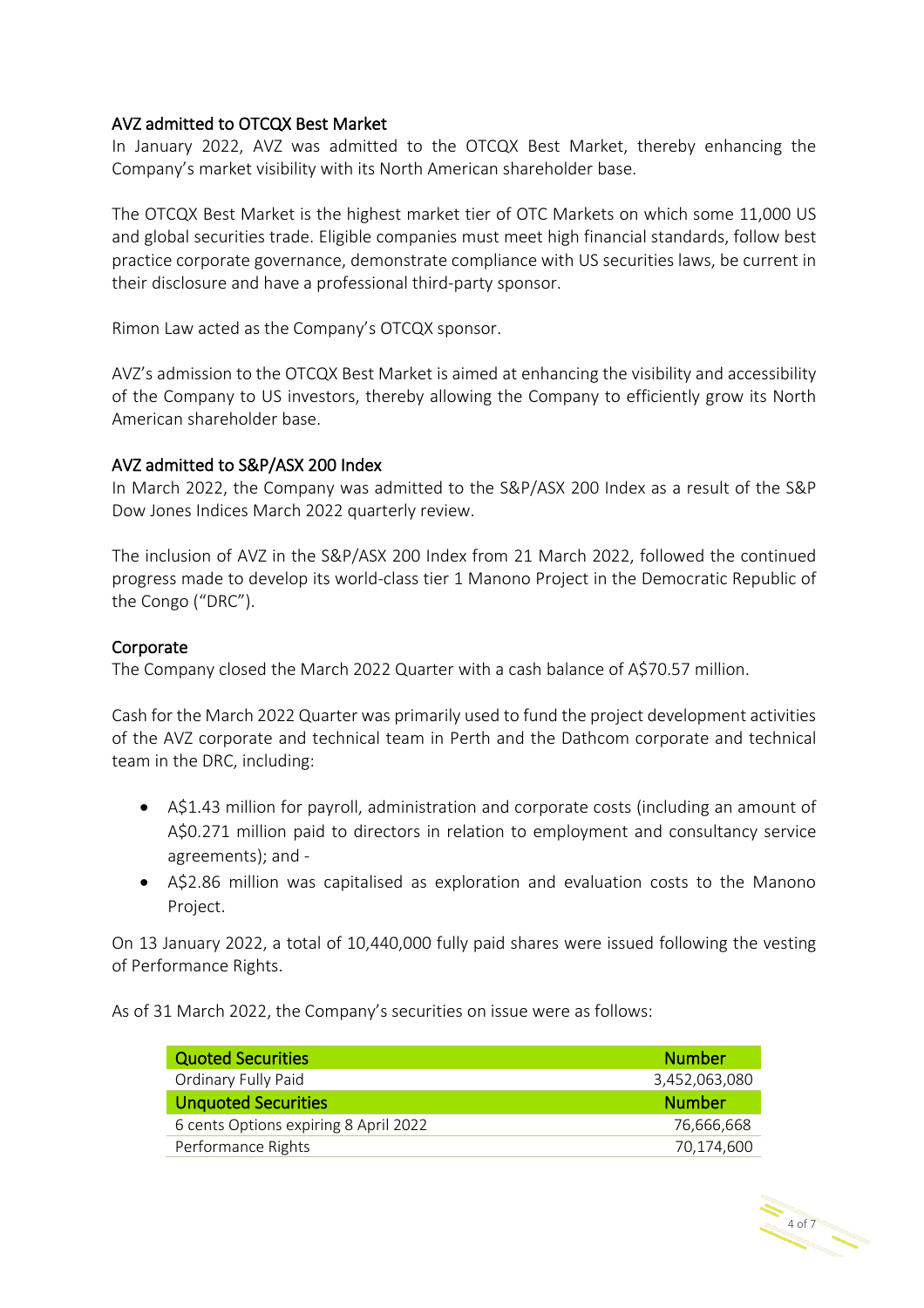This release was authorised by Mr. Nigel Ferguson, Managing Director of AVZ Minerals Limited.

For further information, visit [www.avzminerals.com.au](http://www.avzminerals.com.au/) or contact:

Mr. Jan de Jager or Mr. Ben Cohen Media Enquiries: Joint Company Secretary Mr. Peter Harris AVZ Minerals Limited **Peter Harris & Associates** Phone: +61 8 6117 9397 Phone: +61 (0) 412 124 833 Email: admin@avzminerals.com.au

**R**lin

#### Information required under ASX Listing Rule 5.3.3

List of current mining and exploration tenements (as of 31 March 2022):

| Country / Project              | <b>Tenement</b>    | <b>Interest</b> | <b>Status</b> |
|--------------------------------|--------------------|-----------------|---------------|
| DRC - Manono Project           | PR 13359           | 75%*            | Granted       |
| DRC - Manono Extension Project | PR 4029<br>PR 4030 | 100%            | Granted       |

*\*AVZ Minerals Limited has secured a further 15% equity in the Manono Project from Dathomir Mining Resources SARL. AVZ Minerals now has a 75% interest in the Manono Project upon completion of that acquisition in August 2021. On 27 September, AVZ Minerals announced Suzhou Cath Energy Technologies ("CATH") will earn a 24% interest in the Manono Project subject to the satisfaction or waiver of several conditions' precedent by 30 November 2021. On 30 November 2021, AVZ confirmed the parties to the Transaction Implementation Agreement ("TIA") had agreed to an extension to 28 February 2022 by which the remaining conditions precedent must be satisfied or waived to effect the transaction. On 16 February 2022, both parties confirmed the TIA would be completed 'during March 2022' and on 1 April 2022, AVZ confirmed both parties had agreed to amend the end date of the TIA to 30 April 2022.*

#### Roche Dure Main Pegmatite Ore Reserve Estimate (as of 31 March 2022):

| Reserve<br>Category | <b>Tonnes</b><br>(Mt) | Grade<br>Li <sub>2</sub> O<br>% | Contained<br>Li <sub>2</sub> O<br>(Mt) | (g/t) | Grade Sn Contained Sn<br>(kt) |
|---------------------|-----------------------|---------------------------------|----------------------------------------|-------|-------------------------------|
| Proved              | 65.0                  | 1.64                            | 1.07                                   | 942   | 61.2                          |
| Probable            | 66.6                  | 1.61                            | 1.075                                  | 1.037 | 69.1                          |
| Total               | 131.7                 | 1.63                            | 2.14                                   | 990   | 130.3                         |

*Note: The Ore Reserve estimate has been based on a cut-off > US\$0.00 block value comprising an economic block by block calculation. Figures may not sum due to rounding.*

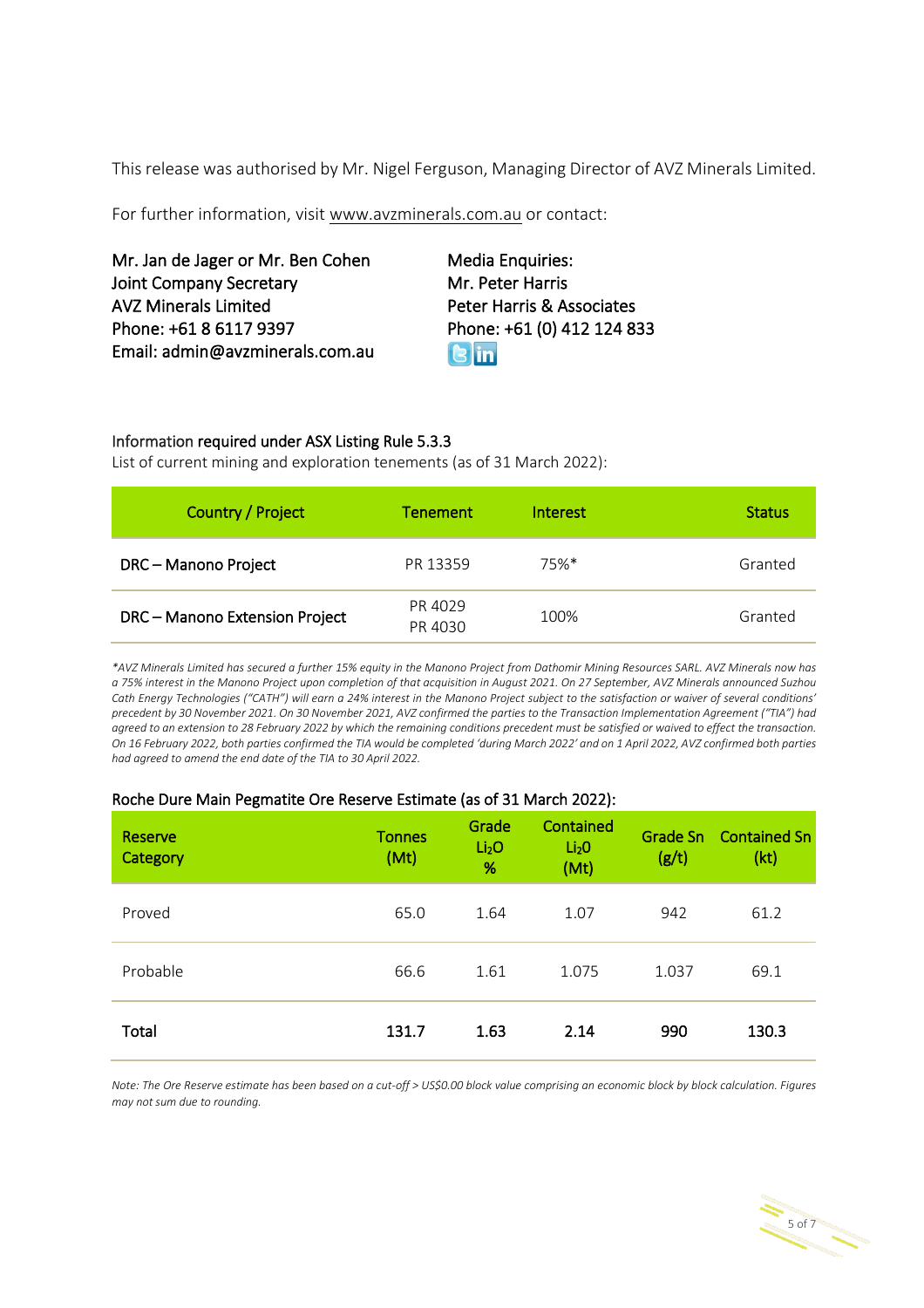| Category  | <b>Tonnes</b><br>(Millions) | Li <sub>2</sub> O<br>% | Sn<br>ppm | Ta<br>ppm | Fe <sub>2</sub> O <sub>3</sub><br>% | P <sub>2</sub> O <sub>5</sub><br>% |
|-----------|-----------------------------|------------------------|-----------|-----------|-------------------------------------|------------------------------------|
| Measured  | 100                         | 1.67                   | 870       | 35        | 0.93                                | 0.30                               |
| Indicated | 174                         | 1.65                   | 807       | 35        | 0.97                                | 0.29                               |
| Inferred  | 128                         | 1.65                   | 585       | 31        | 1.01                                | 0.28                               |
| Total     | 401                         | 1.65                   | 752       | 34        | 0.97                                | 0.29                               |

#### Roche Dure Main Pegmatite Mineral Resource at a 0.5% Li<sub>2</sub>O cut-off (as of 31 March 2022):

#### Competent Person Statement

The technical information in the document that relates to the geology of the Roche Dure pegmatite is based upon information compiled by Mr. Michael Cronwright, who is a fellow of The Geological Society of South Africa (GSSA) and is a registered professional with the South African Council for Natural Professions (SACNASP). Mr. Cronwright was a Principal Consultant with The MSA Group (Pty) Ltd (an independent consulting company). Mr. Cronwright has sufficient experience relevant to the style of mineralisation and type of deposit under consideration and to the activity he is undertaking to qualify as a Competent Person as defined in the 2012 edition of the JORC Code. Mr. Cronwright consents to the inclusion in this report of the matters based on this information in the form and context in which it appears.

The Roche Dure pegmatite Mineral Resource estimate has been completed by Mr. Anton Geldenhuys (BSc Hons, MEng) who is a geologist with 20 years' experience in exploration and mining as well as Mineral Resource evaluation and reporting. He is a Principal Resource Consultant for CSA Global Pty Ltd (an independent consulting company), is a member in good standing with the South African Council for Natural Scientific Professions (SACNASP) and is a Member of the Geological Society of South Africa (GSSA). Mr Geldenhuys has the appropriate relevant qualifications and experience to be considered a Competent Person for the activity being undertaken as defined in the 2012 edition of the JORC Code.

The information that relates to Roche Dure pegmatite Ore Reserves is based on information compiled by Mr. Daniel Grosso who is an employee of CSA Global Pty Ltd. Mr Grosso takes overall responsibility for the Report as Competent Person. Mr. Grosso is a Member of the Australian Institute of Mining and Metallurgy and has sufficient experience, which is relevant to the style or mineralisation and type of deposit under consideration, and to the activity he is undertaking, to qualify as a Competent Person in terms of the JORC (2012 Edition). The Competent Person, Daniel Gross, has review the Ore Reserve statement and given permission for the publication of this information in the form and context within which it appears.

The information in this report that relates to geology and the exploration results is based on information compiled by Mr. Nigel Ferguson (BSc) FAusIMM MAIG, a Competent Person who is a Fellow of the Australian Institute of Mining and Metallurgy and a Member of the Australia Institute of Geoscientists. Mr. Ferguson is the Managing Director of AVZ Minerals Limited and has sufficient experience that is relevant to the style of mineralisation and type of deposit under consideration and to the activity being undertaken to qualify as a Competent Person as defined in the 2012 Edition of the 'Australasian Code for Reporting of Exploration Results, Mineral Resources and Ore Reserves'. Mr. Ferguson consents to the inclusion in the report of the matters based on his information in the form and context in which it appears.

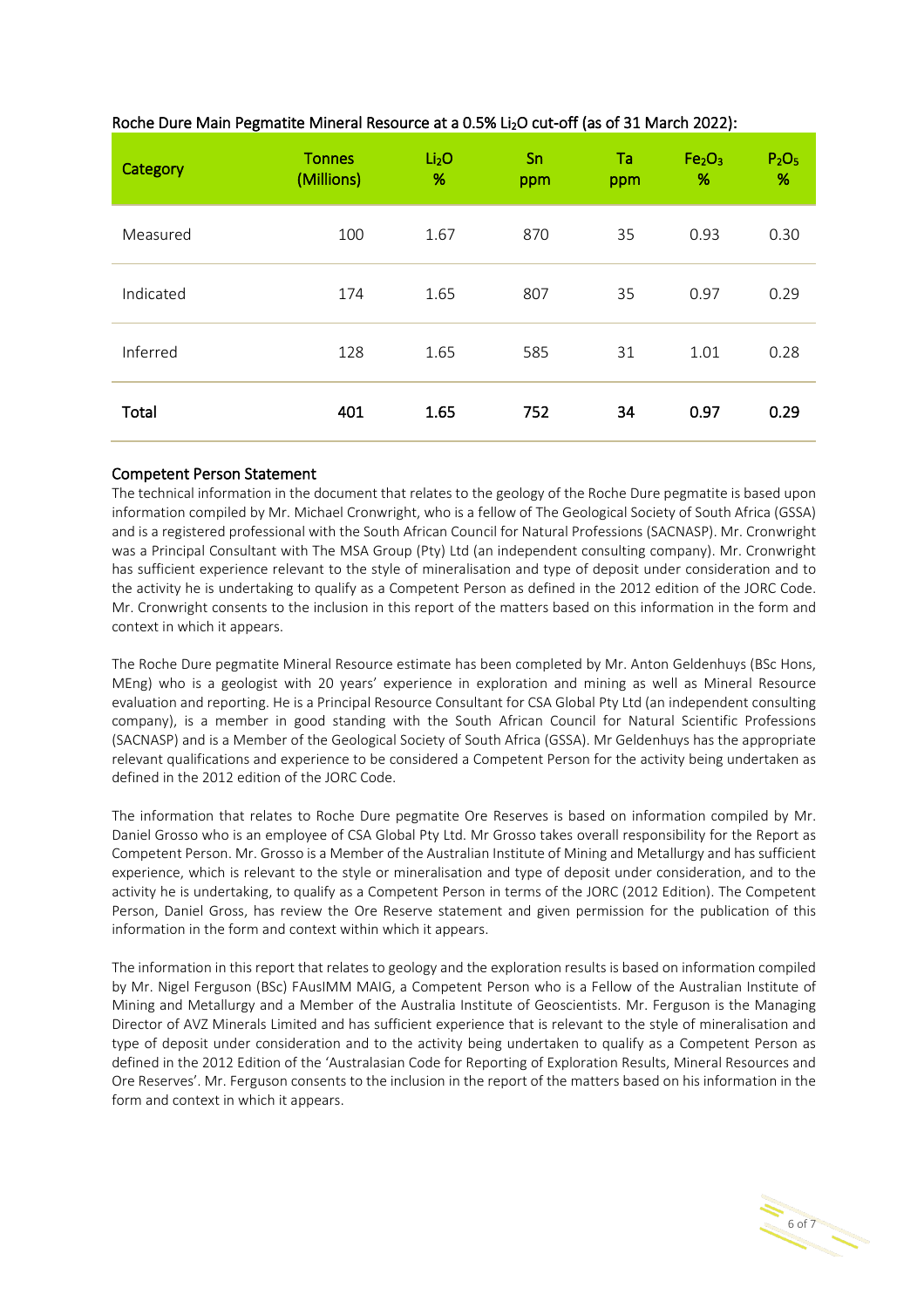#### No New Information

This document may include references to information that relates to Mineral Resources and Ore Reserves prepared and first disclosed unde the JORC Code 2021. The information was extracted from the Company's previous ASX Announcements as follows:

- "JORC Ore Reserves increase by 41.6% at Roche Dure" released to ASX on 14 July 2021; and
- "Updated Mineral Resource Estimate Includes Pit Floor "Wedge" Drill Results" released to ASX on 24 May 2021.

These announcements are available on the Company's website at [www.avzminerals.com.au.](http://www.avzminerals.com.au/)

The Company confirms it is not aware of any new information or data that materially affects the information included in the relevant market announcements and, in the case of estimates of Mineral Resources and Ore Reserves, that all material assumptions and technical parameters underpinning the estimates in the relevant market announcement continue to apply and have not materially changed.

The Company confrms that the form and context in which the Competent Persons' findings are presented have not been materially modified from the relevant original market announcements.



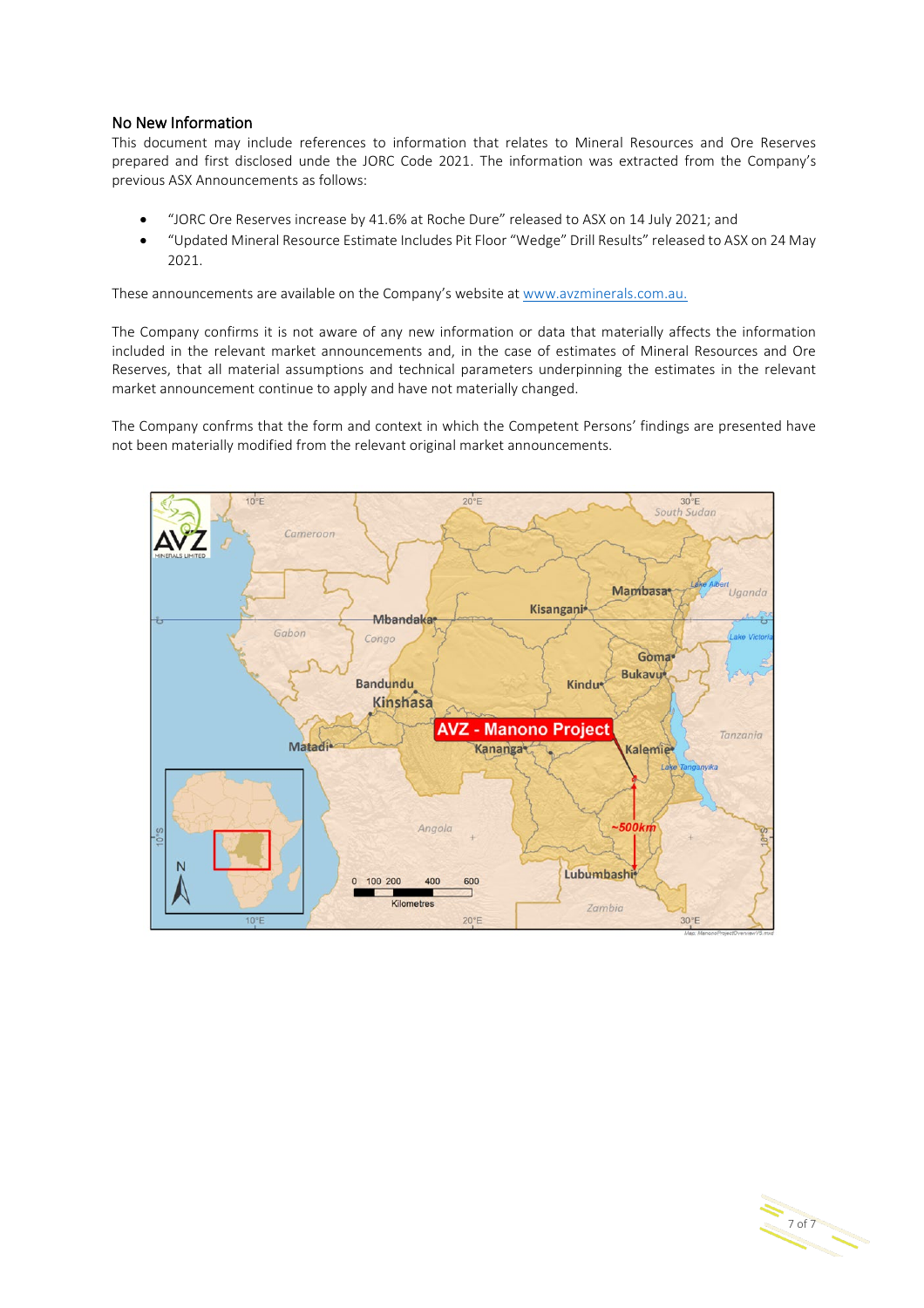# **Appendix 5B**

# **Mining exploration entity or oil and gas exploration entity quarterly cash flow report**

Name of entity

AVZ Minerals Limited

ABN Cuarter ended ("current quarter")

81 125 176 703 31 March 2022

|     | <b>Consolidated statement of cash flows</b>          | <b>Current quarter</b><br>\$A'000 | <b>Year to date</b><br>$(9$ months)<br>\$A'000 |
|-----|------------------------------------------------------|-----------------------------------|------------------------------------------------|
| 1.  | Cash flows from operating activities                 |                                   |                                                |
| 1.1 | Receipts from customers                              |                                   |                                                |
| 1.2 | Payments for                                         |                                   |                                                |
|     | exploration & evaluation<br>(a)                      | (40)                              | (56)                                           |
|     | development<br>(b)                                   |                                   |                                                |
|     | production<br>(c)                                    |                                   |                                                |
|     | staff costs<br>(d)                                   | (553)                             | (1, 473)                                       |
|     | administration and corporate costs<br>(e)            | (872)                             | (3, 387)                                       |
| 1.3 | Dividends received (see note 3)                      |                                   |                                                |
| 1.4 | Interest received                                    | 154                               | 236                                            |
| 1.5 | Interest and other costs of finance paid             |                                   | (1)                                            |
| 1.6 | Income taxes paid                                    |                                   |                                                |
| 1.7 | Government grants: COVID-19 Cashflow<br><b>Boost</b> |                                   |                                                |
| 1.8 | R&D Tax Incentive                                    |                                   |                                                |
| 1.9 | Net cash from / (used in) operating<br>activities    | (1, 311)                          | (4,681)                                        |

| 2.  | Cash flows from investing activities |         |           |
|-----|--------------------------------------|---------|-----------|
| 2.1 | Payments to acquire or for:          |         |           |
|     | entities<br>(a)                      |         |           |
|     | tenements<br>(b)                     | -       |           |
|     | property, plant and equipment<br>(c) | (867)   | (1,091)   |
|     | exploration & evaluation<br>(d)      | (2,861) | (7,965)   |
|     | investments<br>(e)                   |         | (27, 045) |
|     | other non-current assets             |         |           |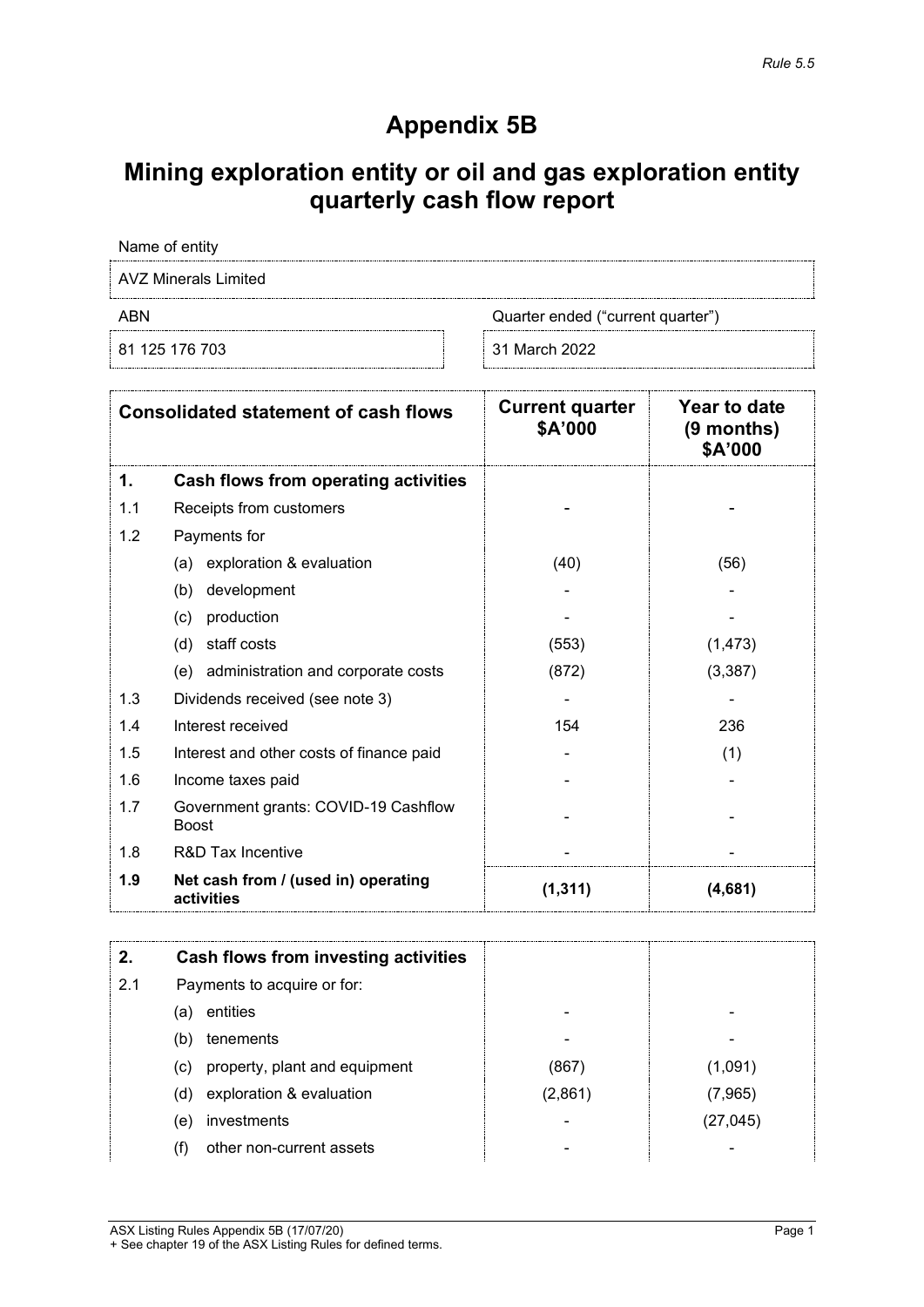|               | <b>Consolidated statement of cash flows</b>       | <b>Current quarter</b><br>\$A'000 | Year to date<br>$(9$ months)<br>\$A'000 |
|---------------|---------------------------------------------------|-----------------------------------|-----------------------------------------|
| $2.2^{\circ}$ | Proceeds from the disposal of:                    |                                   |                                         |
|               | entities<br>(a)                                   |                                   |                                         |
|               | (b)<br>tenements                                  |                                   |                                         |
|               | property, plant and equipment<br>(c)              |                                   |                                         |
|               | (d)<br>investments                                |                                   |                                         |
|               | other non-current assets<br>(e)                   |                                   |                                         |
| 2.3           | Cash flows from loans to other entities           |                                   |                                         |
| 2.4           | Dividends received (see note 3)                   |                                   |                                         |
| 2.5           | Other (provide details if material)               |                                   |                                         |
| 2.6           | Net cash from / (used in) investing<br>activities | (3.728)                           | (36,101)                                |

| 3.   | Cash flows from financing activities                                                       |       |         |
|------|--------------------------------------------------------------------------------------------|-------|---------|
| 3.1  | Proceeds from issues of equity securities<br>(excluding convertible debt securities)       |       | 115,000 |
| 3.2  | Proceeds from issue of convertible debt<br>securities                                      |       |         |
| 3.3  | Proceeds from exercise of options                                                          |       | 167     |
| 3.4  | Transaction costs related to issues of equity<br>securities or convertible debt securities | (256) | (5,705) |
| 3.5  | Proceeds from borrowings                                                                   |       |         |
| 3.6  | Repayment of borrowings                                                                    |       |         |
| 3.7  | Payment of lease liability                                                                 | (13)  | (51)    |
| 3.8  | Dividends paid                                                                             |       |         |
| 3.9  | Other (provide details if material)                                                        |       |         |
| 3.10 | Net cash from / (used in) financing<br>activities                                          | 269   | 109,411 |

|     | Net increase / (decrease) in cash and<br>cash equivalents for the period |          |           |
|-----|--------------------------------------------------------------------------|----------|-----------|
| 4.1 | Cash and cash equivalents at beginning of<br>period                      | 76.314   | 2.464     |
| 4.2 | Net cash from / (used in) operating<br>activities (item 1.9 above)       | (1, 311) | (4,681)   |
| 4.3 | Net cash from / (used in) investing activities<br>(item 2.6 above)       | (3,728)  | (36, 101) |
| 4.4 | Net cash from / (used in) financing activities<br>(item 3.10 above)      | 269      | 109,411   |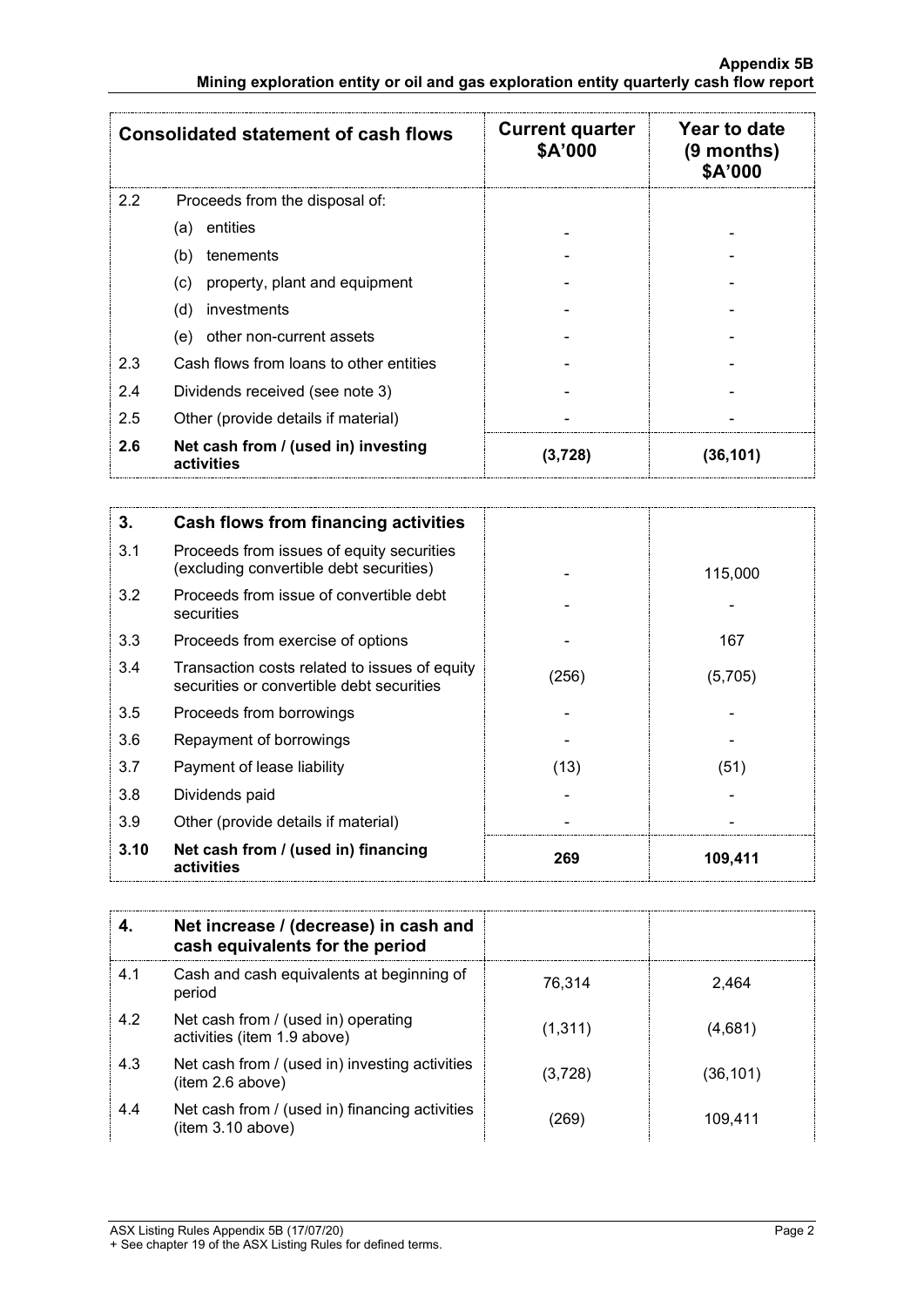#### **Appendix 5B Mining exploration entity or oil and gas exploration entity quarterly cash flow report**

|     | <b>Consolidated statement of cash flows</b>          | <b>Current quarter</b><br>\$A'000 | Year to date<br>$(9$ months)<br>\$A'000 |
|-----|------------------------------------------------------|-----------------------------------|-----------------------------------------|
| 4.5 | Effect of movement in exchange rates on<br>cash held | (439)                             | 526                                     |
| 4.6 | Cash and cash equivalents at end of<br>period        | 70.567                            | 70.567                                  |

| 5.             | <b>Reconciliation of cash and cash</b><br>equivalents<br>at the end of the quarter (as shown in the<br>consolidated statement of cash flows) to the<br>related items in the accounts | <b>Current quarter</b><br>\$A'000 | <b>Previous quarter</b><br>\$A'000 |
|----------------|--------------------------------------------------------------------------------------------------------------------------------------------------------------------------------------|-----------------------------------|------------------------------------|
| 5 <sub>1</sub> | <b>Bank balances</b>                                                                                                                                                                 | 70.567                            | 76.314                             |
| 5.2            | Call deposits                                                                                                                                                                        |                                   |                                    |
| 5.3            | <b>Bank overdrafts</b>                                                                                                                                                               |                                   |                                    |
| 5.4            | Other (provide details)                                                                                                                                                              |                                   |                                    |
| 5.5            | Cash and cash equivalents at end of<br>quarter (should equal item 4.6 above)                                                                                                         | 70,567                            | 76,314                             |

| 6.  | Payments to related parties of the entity and their<br>associates                                                                                           | <b>Current quarter</b><br><b>\$A'000</b> |  |  |  |
|-----|-------------------------------------------------------------------------------------------------------------------------------------------------------------|------------------------------------------|--|--|--|
| 6.1 | Aggregate amount of payments to related parties and their<br>associates included in item 1                                                                  | 271                                      |  |  |  |
| 6.2 | Aggregate amount of payments to related parties and their<br>associates included in item 2                                                                  |                                          |  |  |  |
|     | Note: if any amounts are shown in items 6.1 or 6.2, your quarterly activity report must include a description of, and an<br>explanation for, such payments. |                                          |  |  |  |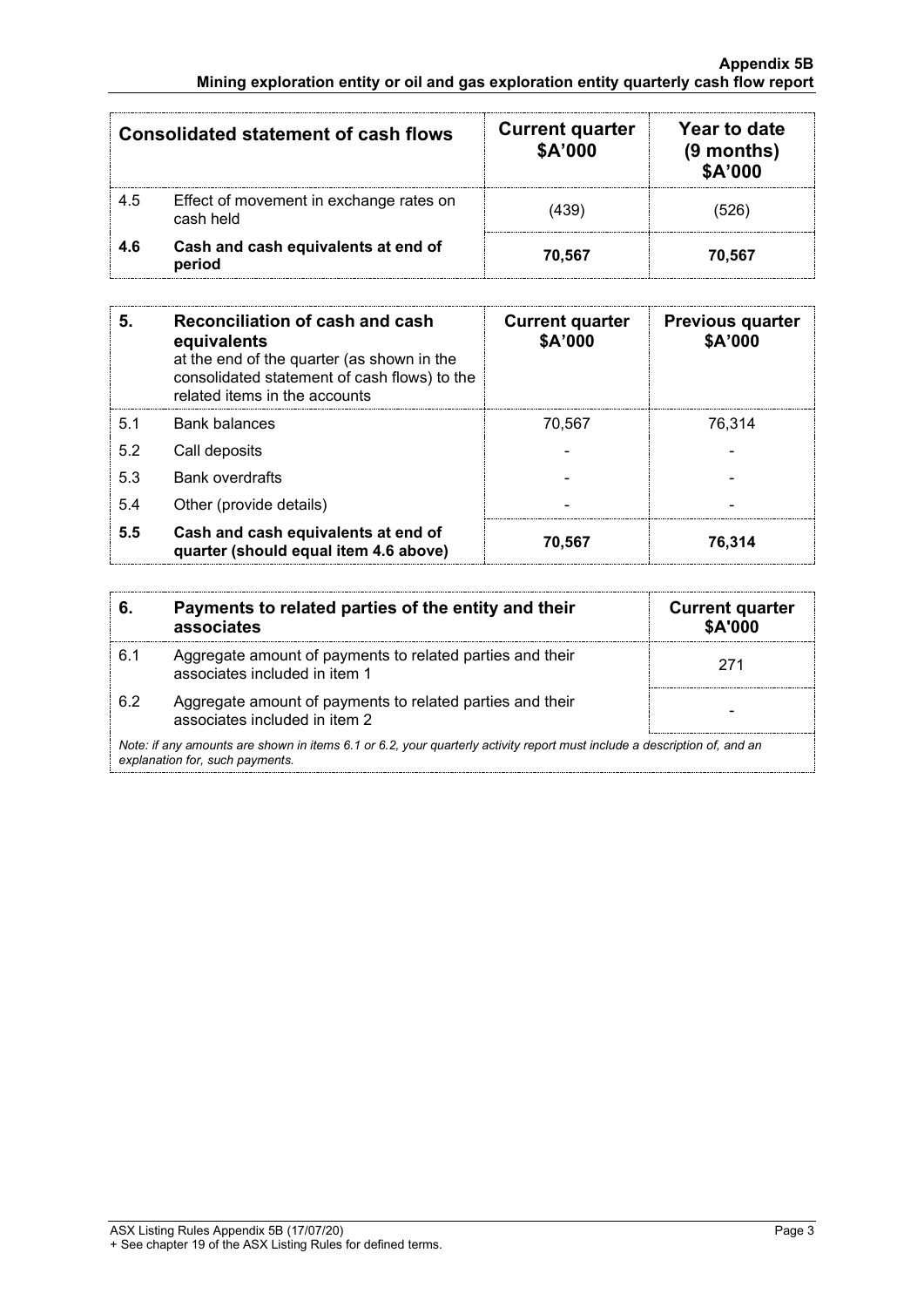#### **Appendix 5B Mining exploration entity or oil and gas exploration entity quarterly cash flow report**

| 7.  | <b>Financing facilities</b><br>Note: the term "facility' includes all forms of financing<br>arrangements available to the entity.<br>Add notes as necessary for an understanding of the<br>sources of finance available to the entity.                                                                                                               | <b>Total facility</b><br>amount at quarter<br>end<br>\$A'000 | Amount drawn at<br>quarter end<br>\$A'000 |
|-----|------------------------------------------------------------------------------------------------------------------------------------------------------------------------------------------------------------------------------------------------------------------------------------------------------------------------------------------------------|--------------------------------------------------------------|-------------------------------------------|
| 7.1 | Loan facilities                                                                                                                                                                                                                                                                                                                                      |                                                              |                                           |
| 7.2 | Credit standby arrangements                                                                                                                                                                                                                                                                                                                          |                                                              |                                           |
| 7.3 | Other (please specify)                                                                                                                                                                                                                                                                                                                               |                                                              |                                           |
| 7.4 | <b>Total financing facilities</b>                                                                                                                                                                                                                                                                                                                    |                                                              |                                           |
| 7.5 | Unused financing facilities available at quarter end                                                                                                                                                                                                                                                                                                 |                                                              |                                           |
| 7.6 | Include in the box below a description of each facility above, including the lender, interest<br>rate, maturity date and whether it is secured or unsecured. If any additional financing<br>facilities have been entered into or are proposed to be entered into after quarter end,<br>include a note providing details of those facilities as well. |                                                              |                                           |
|     | N/A                                                                                                                                                                                                                                                                                                                                                  |                                                              |                                           |

| 8.  | Estimated cash available for future operating activities                                                                                                                                                                        | <b>SA'000</b> |
|-----|---------------------------------------------------------------------------------------------------------------------------------------------------------------------------------------------------------------------------------|---------------|
| 8.1 | Net cash from / (used in) operating activities (item 1.9)                                                                                                                                                                       | (1, 311)      |
| 8.2 | (Payments for exploration & evaluation classified as investing<br>activities) (item $2.1(d)$ )                                                                                                                                  | (2,861)       |
| 8.3 | Total relevant outgoings (item $8.1$ + item $8.2$ )                                                                                                                                                                             | (4, 172)      |
| 8.4 | Cash and cash equivalents at quarter end (item 4.6)                                                                                                                                                                             | 70,567        |
| 8.5 | Unused finance facilities available at quarter end (item 7.5)                                                                                                                                                                   |               |
| 8.6 | Total available funding (item $8.4 +$ item $8.5$ )                                                                                                                                                                              | 70.567        |
| 8.7 | Estimated quarters of funding available (item 8.6 divided by<br>item $8.3$ )                                                                                                                                                    | 16.91         |
|     | Note: if the entity has reported positive relevant outgoings (ie a net cash inflow) in item 8.3, answer item 8.7 as "N/A".<br>Otherwise, a figure for the estimated quarters of funding available must be included in item 8.7. |               |

8.8 If item 8.7 is less than 2 quarters, please provide answers to the following questions:

8.8.1 Does the entity expect that it will continue to have the current level of net operating cash flows for the time being and, if not, why not?

Answer: Not applicable

8.8.2 Has the entity taken any steps, or does it propose to take any steps, to raise further cash to fund its operations and, if so, what are those steps and how likely does it believe that they will be successful?

Answer: Not applicable